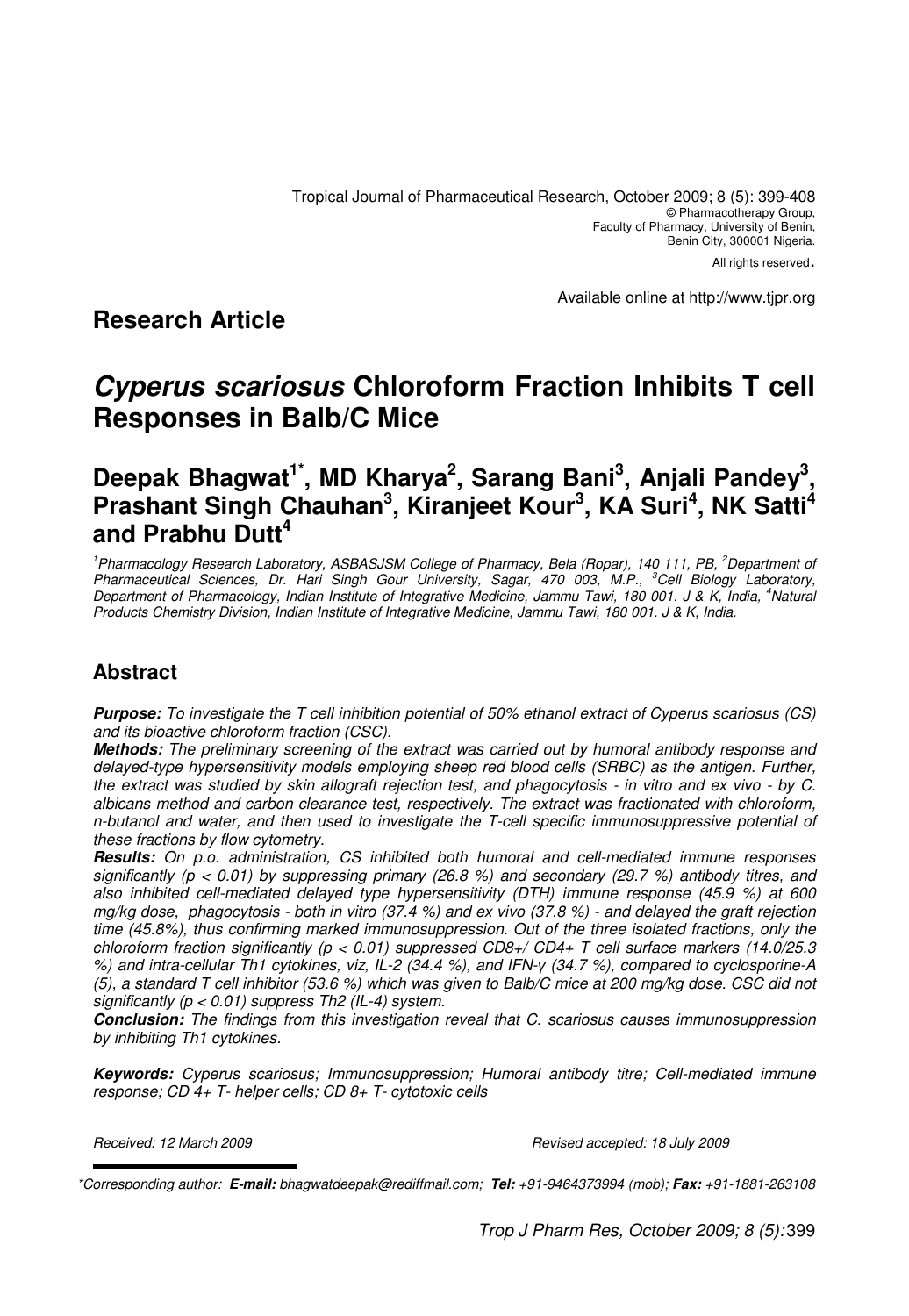# **INTRODUCTION**

Cyperus sacriosus R. Br. (Family Cyperaceae), is an important medicinal plant in Indian Systems of Medicine and is indicated for inflammatory conditions of joints [1]. The present study was carried to investigate the immunomodulation potential of Cyperus scariosus (commonly known as Nagar motha in Hindi and Nagar musta in Sanskrit, Lawala in Marathi and Koraikkilangu in Tamil), which has been used in Indian Systems of Medicine (ISM) and by Ayurvedic practitioners for the treatment of inflammation, arthritis and stomach disorders [2]. The genus *Cyperus* is widely distributed throughout the world and consists of about 700 species of which around 60 species occur in India. Some of them are used as fodder; a few, yielding culms and leaves, are used for matting, and yet others yielding tuberous rhizomes are used for edible, medicinal and perfumery purposes [3]. The plant has yielded many biogenetically important phyto-constituents.

The chief chemical constituent of Cyperus scariosus is the essential oil, which is a mixture of at least 21 compounds, most of which are sesquiterpenes, such as cyperene, rotundene, rotundenol, isopatchoula-3,5 diene, isopatchoul-3-ene, β-selinene, isopatchoulenol and scariodione. Ketones, hydrocarbons and a saponin have also been reported [4]. The essential oil of this plant has been found to be effective in treating exudative and proliferative phase of inflammation and also suppressed adjuvant induced arthritis [5]. This substantiates the folkloric usefulness of this plant in the Indian system of medicine. In an *in vitro* study, it suppressed the spontaneous contractions of guinea pig paired atria, rat uterus and rabbit jejunum in a concentration-dependent manner, and also inhibited histamine and acetylcholine-induced contractions of guinea pig ileum, indicating non-specific spasmolytic action [6].

Inspired by the therapeutic virtues of the plant and taking lead from its conventional uses,

we have investigated the immunomodulation potential of Cyperus scariosus extract (CS) and its corresponding chloroform fraction (CSC) as well as its putative role in alleviating inflammatory conditions of the body.

# **EXPERIMENTAL**

### **Plant material**

C. scariosus roots were collected from the local market of Sagar, Madhya Pradesh,<br>India and authenticated by routine and authenticated by routine pharmacognostic procedures by Dr BK Kapahi, Senior Botanist, Indian Institute of Integrative Medicine (IIIM), Jammu, India. A voucher specimen was retained and deposited at the crude drug repository of the herbarium of IIIM, vide CDR accession no. 3234. The test material was prepared as fresh suspensions using 1% sterile gum acacia in sterilized distilled water.

## **Preparation of extract and fractions**

Cyperus scariosus roots (2 kg) were macerated with ethanol : water  $(1:1)$  with constant stirring at 1200 rpm at room temperature for 3 h. The extract was filtered and the marc was drained. The marc was subjected to the same extraction procedure thrice to complete extraction. The combined extract was reduced to  $1/8^{th}$  of its original volume with a rotary evaporator (Heidolph Laborota 4000) at 50°C and lyophilized (Telstar Lyobeta 35), giving a yield of 186 g. The lyophilized extract was macerated with chloroform, and the chloroform-soluble portion was separated and evaporated on a rotavapor to obtain the chloroform fraction which weighed 8.26 g. The chloroform insoluble portion was partitioned between nbutanol and water to obtain n-butanol (53.42 g) and water (124.32 g) fractions.

### **Animals**

Male Balb/C mice (Mus musculus) 8–10 weeks old and weighing 18–22 g, in groups of six, were used for the study. The protocol for acute toxicity and ex vivo studies on immunomodulatory activity was approved by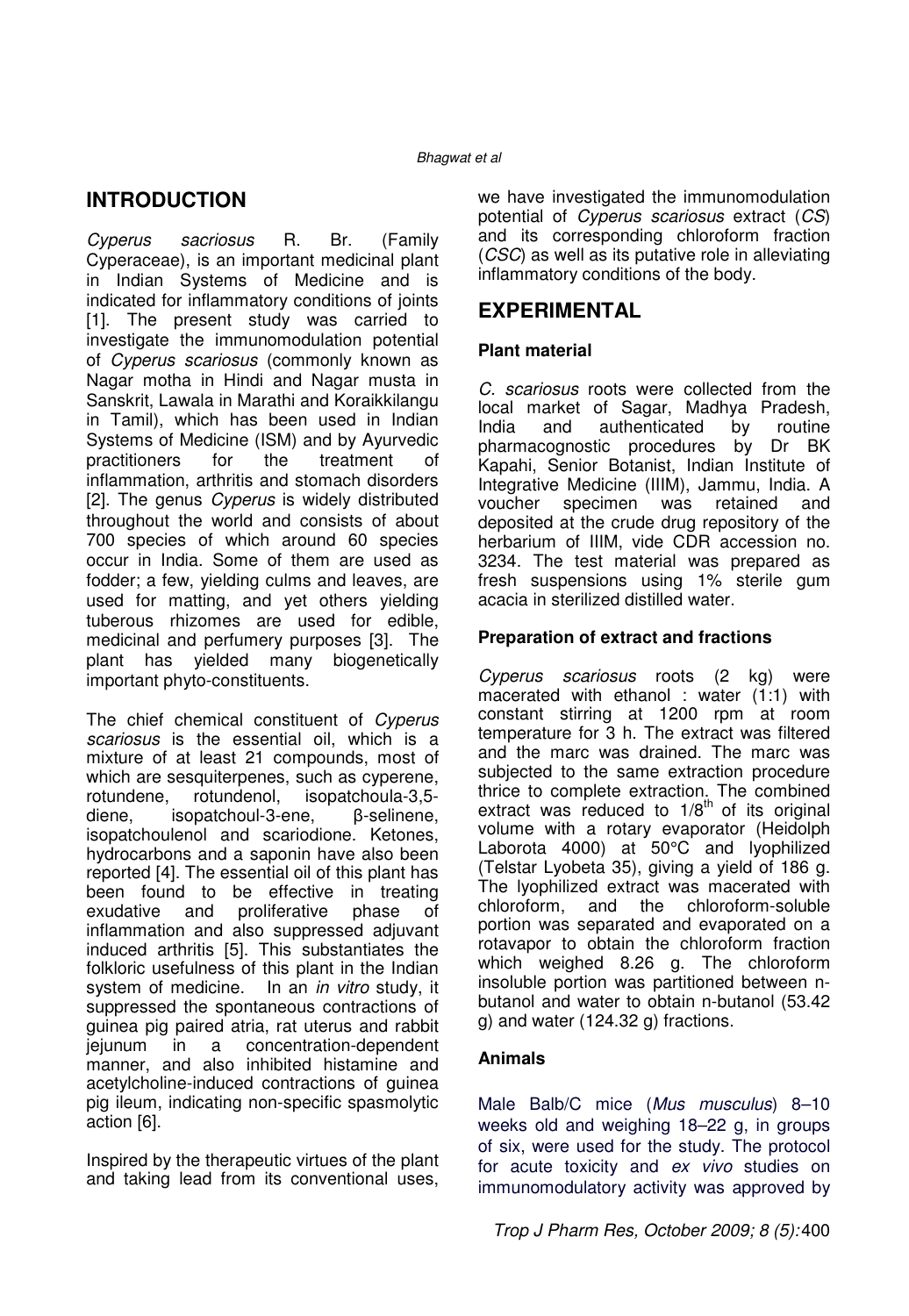Institutional Animal Ethics Committee (IAEC) of Dr. HS Gour University, Sagar, M.P. (CPCSEA registration No. 379/01/ab/ CPCSEA; vide approval no. Animal Eths.Comm./DB/98). The animals were housed under standard laboratory conditions  $-23 \pm 1$  °C, 55  $\pm$  10% relative humidity, 12/12 h light/dark cycles, fed with standard pellet diet (Lipton India Ltd) and received water ad libitum. None of the animals was sacrificed throughout the study; however, as per the institute's norms, the animals, after experimentation, were subjected to euthanasia by a high inhalational dose of diethyl ether and disposed off by incineration.

### **Drugs**

i) Drugs for oral administration were freshly prepared as a homogenized suspension of C. scariosus extract (CS) in doses of 50,100, 200, 400, 600 and 800 mg/kg and C. scariosus chloroform fraction (CSC) in doses of 25, 50, 100, and 200 mg/kg in 1% w/v acacia gum and administered orally to Balb/C mice once daily for the duration of the experiment.

ii) Cyclophosphamide and cyclosporine-A were used as standard immunosuppressive agents at doses of 250 and 5 mg/kg p.o. for B cell and T cell suppression, respectively .

## **Chemicals**

Fluoroisothiocyanate (FITC)-labeled CD4 anti-mouse monoclonal antibody, phycoerytherin (PE)-labeled CD8 anti-rat monoclonal antibody, FACS lysing solution, FACS permeabilising solution, Golgi plug, IL-2 monoclonal antibody anti-mouse (PE), IFNγ- monoclonal antibody anti-mouse (FITC), TNF-α- monoclonal antibody anti-rat (BD Biosciences); phosphate buffer saline, ethylene diamine tetraacetic acid (EDTA) (Sigma Aldrich), and heparin (Sigma Aldrich) were used. All other reagents used were of analytical grade.

### **Antigenic stimulus**

Fresh sheep red blood cells (SRBC) collected aseptically from the jugular vein of sheep stored in cold sterile Alsever's solution, were washed three times with pyrogen-free sterile normal saline (0.9% NaCl). Cell count was adjusted to  $5\times10^9$  cells/mL for immunisation and challenged at the required times.

## **Blood collection**

On specified days, as per the protocol, blood was drawn from retro-orbital plexus of the animals into a sterile tube with EDTA as an anti-coagulant.

## **General behavior and acute toxicity test**

Acute oral toxicity studies were carried out following OECD guidelines no. 423 [7] after approval from the Institutional Animal Ethics Committee (IAEC). Three female Balb/C mice, fasted 3 - 4 h prior to the test, were used for each step and observed individually after dosing at least once during the first 30 min, and periodically during the first 24 h, with special attention given during the first 4 h, and daily thereafter, for a total of 14 days. Simultaneously, general behavior and any toxic symptoms produced by the test material were observed for 14 days for routine pharmacological parameters such as cyanosis, tremors, convulsions, ataxia, body tone, muscle tone, piloerection, salivation, tail flick, drowsiness, alertness, spontaneity, diarrheoa, pupil size, ptosis, breathing rate, urination etc.

### **Selection of doses**

No toxic symptoms were observed in mice up to 2000 mg/kg p.o. dose  $(LD<sub>0</sub>)$ . Evaluation of the test material was initiated by giving to the mice  $1/10^{th}$  of this dose (200 mg/kg) as well as lower (100 mg/kg) and higher (400 mg/kg) doses. It was observed that the effect increased significantly (p<0.01) at 400 mg/kg dose and, therefore, higher doses (600 and 800 mg/kg) were also explored.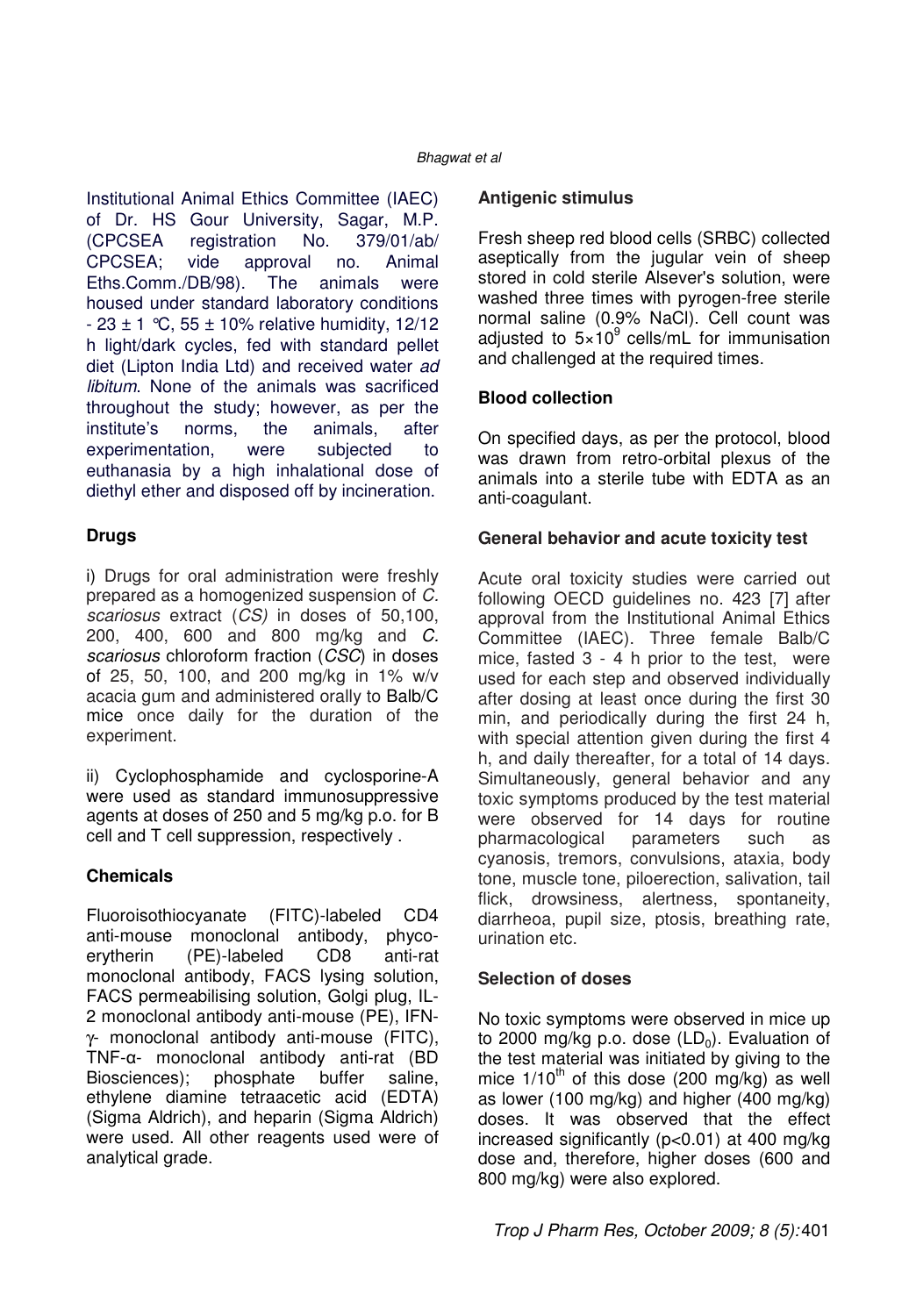#### **Humoral antibody response**

Mice  $(n = 6)$  were immunised by injecting 200  $\mu$ L of 5 × 10<sup>9</sup> SRBC/mL intraperitoneally (i.p) on day 0. C. scariosus extract (CS) was administered to the mice in graded doses (50, 100, 200, 400, 600 and 800 mg/kg body wt) for seven days. The blood samples were collected on day  $+7$  (before challenge) for  $1^\circ$ Antibody titre and on day +14 (7 days after challenge) for  $2^{\circ}$  Antibody titre. Hemagglutination Antibody titres were determined following the micro-titration technique [8]. BSA-saline served as control.

#### **Delayed-type hypersensitivity (DTH) response**

CS at doses of 50, 100, 200, 400, 600 and 800 mg/kg p.o. was administered after SRBC sensitization to mice and once daily on consecutive days. Six days later, the thickness of the left hind foot was measured with a spheromicrometer (pitch, 0.01 mm) and was considered as a control. The mice were then challenged by injecting the same amount of SRBC intra-dermally into the right hind footpad. The foot thickness was measured again after 24 h [9].

### **Skin allograft rejection**

The 50% ethanol (EtOH) extract of C. scariosus (CS) was administered to mice at doses of 50 -800 mg/kg for 7 days and graft rejection time (GRT) was recorded by daily observations of epithelial skin layer survival. Control group was given only vehicle and another group received cyclosporine-A as standard at 5 mg/kg daily for 7 days [10].

### **In vitro phagocytic response**

The phagocytic function of peritoneal macrophages were assessed by harvesting murine peritoneal macrophages by flushing the peritoneal cavity with 5 ml of sterile ice cold 0.15 mM phosphate buffer saline (PBS) containing 2 units/ml of preservative free heparin. The number of viable nucleated cells was determined by trypan blue dye exclusion test in a hemocytometer. The cells from the suspension were allowed to adhere to glass cover slips for 2 h at 37 °C in 5%  $CO<sub>2</sub>$ incubator with 50-800 µg/ml concentrations of PL (Group III-VIII), 10 μg/ml concentration of cyclosporine-A. Group I served as control.

The non adherent cells were washed with PBS and heat-killed Candida albicans cells opsonized with 20% mouse serum for 90 min. An aliquot (100 µl) of these C. albicans cells was incubated with macrophages and incubated for 15 min at 37  $^{\circ}$ C in 5% CO<sub>2</sub> and 95% RH. The cover slips were washed thoroughly with PBS and stained with trypan eosin. The percentage and average number of Candida albicans cells (heat-killed) ingested by peritoneal murine macrophages were calculated [11].

### **Ex vivo phagocytic response**

The phagocytic function of the reticuloendothelial system was assayed in groups of six mice each by injecting i.v. 160 mg/kg of 1.6% suspension of gelatin stabilized carbon particles of 20–25 µm size [12]. Blood samples were collected before carbon injection and at intervals varying between 2 and 90 min thereafter. An aliquot (10 µL) of the blood samples was lysed with 2 mL of 0.1% acetic acid and its transparency determined spectrophotometrically at 675 nm (Uvikon 810, spectrophotometer, Kontron Ltd, Switzerland). CS was administered orally for 7 days and 30 min prior to the carbon injection in a dose range of 50-800 mg/kg [13].

#### **Evaluation of T cell surface markers by flow cytometry**

For T cell surface markers estimation, mice in groups (I to VII) were immunised on day 0 by injecting 200 $\mu$ L of 5 x 10 $^{\circ}$  SRBC/mL intraperitoneally (i.p). C. scariosus chloroform fraction (CSC) at doses of 25, 50, 100 and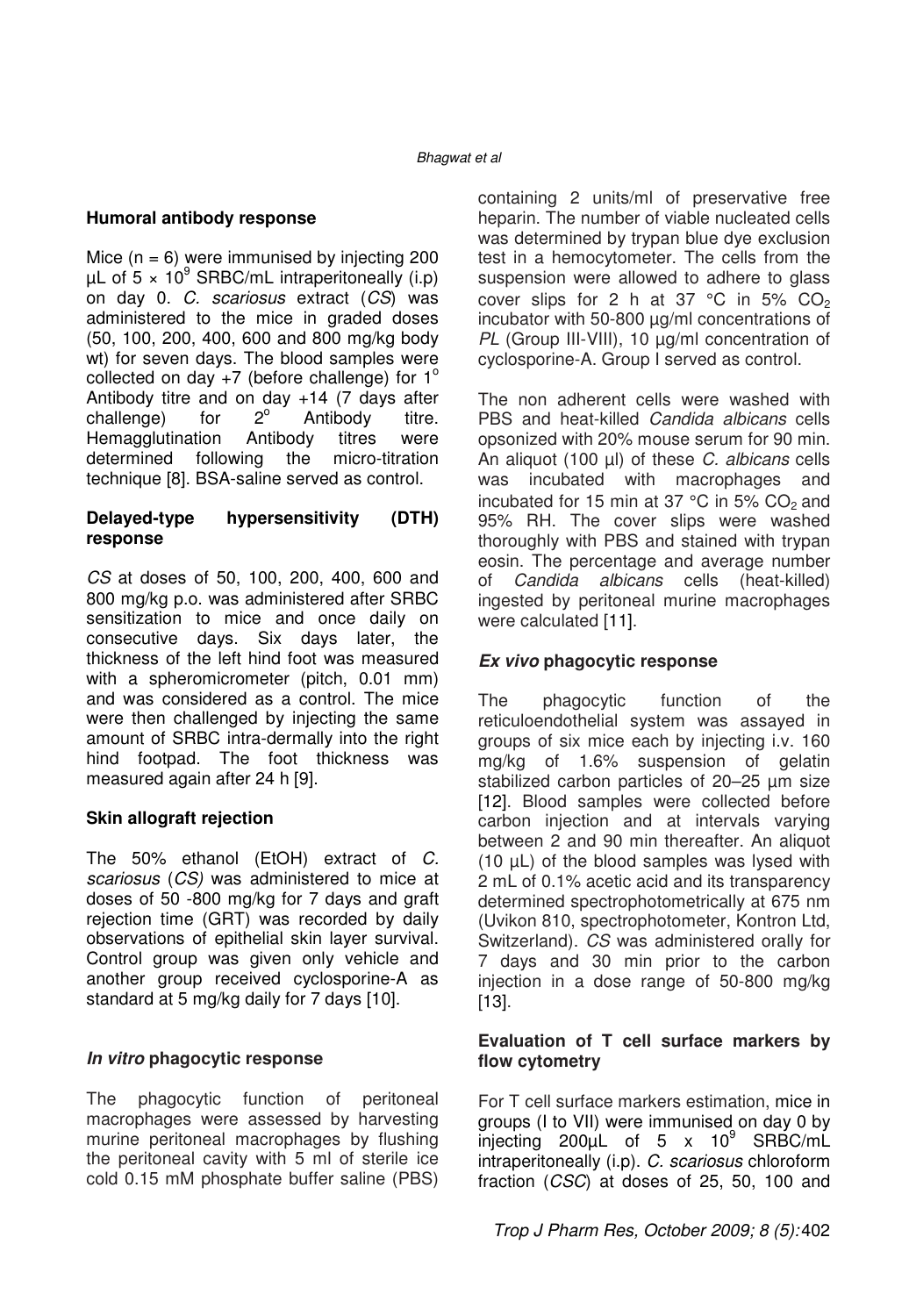200 mg/kg, respectively (Groups IV – VII) and cyclosporine-A (Group III) at a dose of 5 mg/kg, were administered for +7 days including the day of immunisation. On  $+8$ day, the animals from groups  $II - VII$  were challenged with sheep RBCs (SRBC). On +10 day, the animals were bled retro-orbitally and blood was collected in EDTA-coated tubes for CD4+/CD8+ T cell surface markers estimations. Group I served as normal control (NC) and Group II as sensitized control (SC).

Lymphocyte subsets were measured by immunofluorescent antibody staining of whole blood and subsequently analysed using twocolour flow cytometry (Becton & Dickinson, UK). Murine monoclonal antibodies conjugated to a fluorochrome and directed against receptors CD4 and CD8 were used for the study. The fluorochrome-labeled monoclonal antibodies were added directly to 100 µL of whole blood, which was then lysed using whole blood lysing reagent (BD Biosciences). Following final centrifugation, samples were re-suspended in phosphatebuffered saline (pH 7.4) and analyzed directly on the flow cytometer (LSR, BD Biosciences) using Cell Quest Pro Software (BD Biosciences). A fluorescence trigger was set on the FITC (FL1) parameter to analyze CD4+ and PE (FL2) parameter to collect CD8+ events [14].

#### **Estimation of intracellular cytokines by flow cytometry**

Mice in groups (I to VII) were immunised on day 0 by injecting 200μL of 5 x 10<sup>9</sup> SRBC/mL intraperitoneally (i.p.). CSC at doses of 25, 50, 100 and 200 mg/kg (Groups IV – VII) and cyclosporine-A at a dose of 5 mg/kg (Group III) were administered for +7 days including the day of immunization. On +8 day, the animals from groups II – VII were challenged with sheep RBCs (SRBC). On +10 day, the animals were bled retro-orbitally and blood was collected in EDTA-coated tubes for the estimation of Th1 cytokines, such as IL-2 and IFN-γ, and Th2 cytokine, IL-4 [15]. Group I served as normal control and Group II as

sensitised control. Analysis was done on a flow cytometer (BD Biosciences, USA).

## **Statistical analysis**

Data were expressed as the mean  $\pm$  standard error of the means (S.E.) for six mice per group, and statistical analysis was carried out using Dunnett test with the aid of Instat 3 software.

# **RESULTS**

Prior to the animal experiments, toxicity studies were carried out for dose standardisation, in which it was observed that  $LD<sub>0</sub>$  of CS was 2000 mg/kg dose and none of the animals showed toxic signs and symptoms.

### **Humoral antibody response**

CS, on oral administration at doses ranging from 50 - 800 mg/kg, produced a doserelated decrease in primary antibody formation. However, maximum effect was observed at 600 mg/kg (26.8 % decrease) after which the suppressive effect waned to 22 % at 800 mg/kg oral dose. Cyclophosphamide (as standard) showed 31.8 % decrease in the antibody formation at a dose of 250 mg/kg (Table 1). CS more effectively decreased secondary antibody production, in which the maximum suppression (29.7 %) was noticed at 600 mg/kg dose. Cyclophosphamide decreased antibody formation by 36.4 % in terms of secondary antibody titres (Table 1).

#### **Delayed-type hypersensitivity (DTH) response**

CS (50 - 800 mg/kg p.o.) showed a decrease of 11.5 - 45.9 % in DTH response in mice. The most pronounced effect was observed at the dose of 600 mg/kg ( $p < 0.01$ ). The effect of CS at 800 mg/kg was reduced to 44.3 %. Cyclosporine A (5 mg/kg) produced a 57.4 % decrease (Table 1).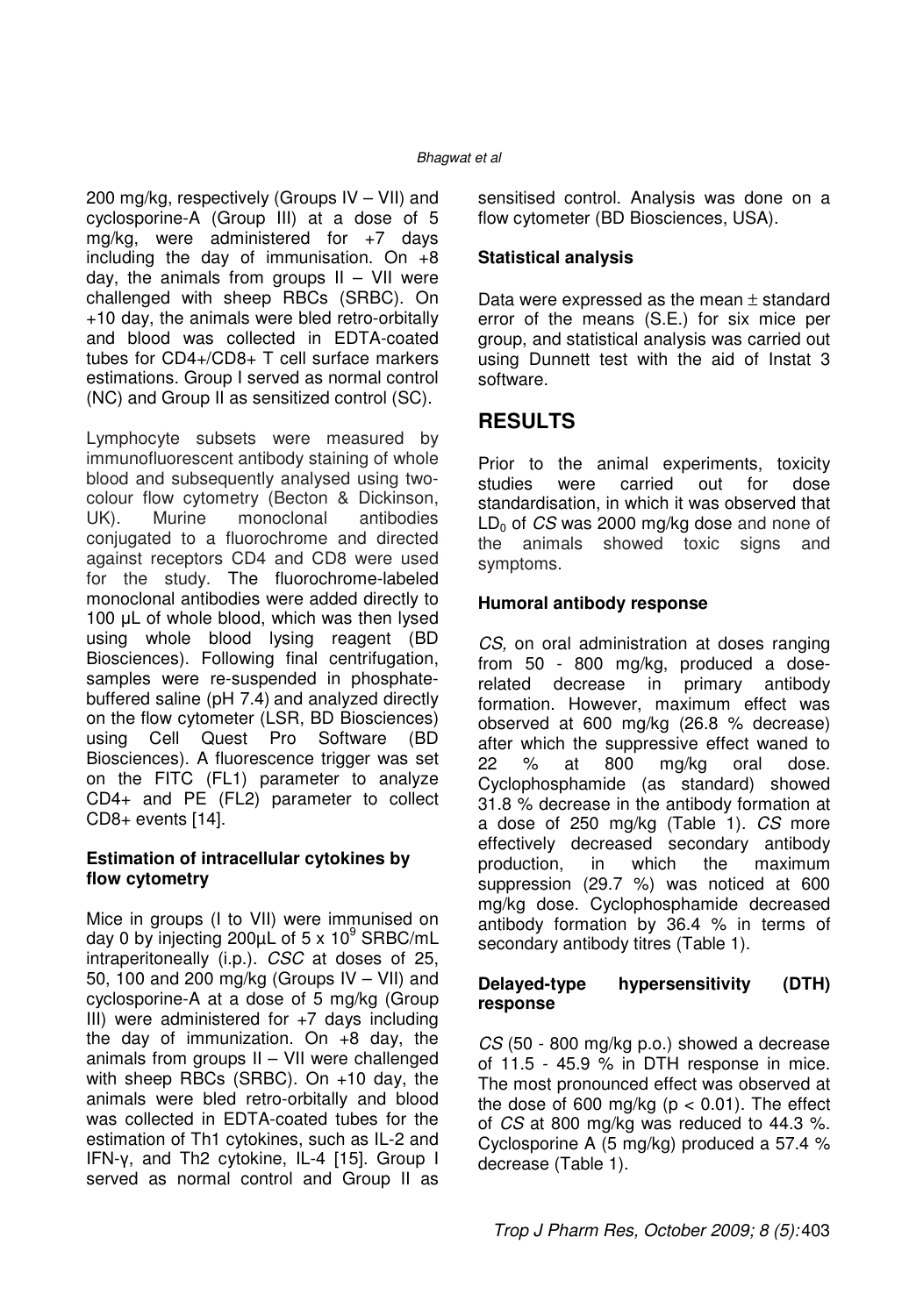|                                                     | Humoral Immune Response                                                                     |                                                                                            |                                                                                             | Cell Mediated Immune response                                                                         |                                                                                             |                                                                                 |
|-----------------------------------------------------|---------------------------------------------------------------------------------------------|--------------------------------------------------------------------------------------------|---------------------------------------------------------------------------------------------|-------------------------------------------------------------------------------------------------------|---------------------------------------------------------------------------------------------|---------------------------------------------------------------------------------|
| Treatment dose<br>(mg/kg, p.o.)                     | Habt $[log2]$ $7th$ Day                                                                     |                                                                                            | Sabt [log2]<br>$14th$ Day                                                                   | Paw swelling (mm) in mice day 7                                                                       |                                                                                             |                                                                                 |
|                                                     | (Mean $\pm$ S.E.)                                                                           |                                                                                            | % Change (Mean ± S.E.)                                                                      | % Change                                                                                              | (Mean $\pm$ S.E.)                                                                           | % Change                                                                        |
| Control SRBC                                        | $6.83 \pm 0.16$                                                                             |                                                                                            | $7.33 \pm 0.21$                                                                             |                                                                                                       | $0.61 \pm 0.01$                                                                             |                                                                                 |
| Cyclophosphamide<br>(250)                           | $4.66 \pm 0.21$                                                                             | 31.77                                                                                      | $4.66 \pm 0.33$                                                                             | 36.42L                                                                                                |                                                                                             |                                                                                 |
| Cyclosporine A (5)                                  |                                                                                             |                                                                                            |                                                                                             |                                                                                                       | $0.26 \pm 0.02$                                                                             | 57.37 $\perp$                                                                   |
| CS(50)                                              | $6.66 \pm 0.21$                                                                             | $2.48 \downarrow$                                                                          | $7.00 \pm 0.25$                                                                             | 4.52 $\perp$                                                                                          | $0.54 \pm 0.02$                                                                             | 11.47                                                                           |
| CS(100)<br>CS(200)<br>CS(400)<br>CS(600)<br>CS(800) | $6.33 \pm 0.21$<br>$6.00 \pm 0.25$<br>$5.66 \pm 0.21$<br>$5.00 \pm 0.25$<br>$5.33 \pm 0.21$ | $7.32 \perp$<br>$12.15 \perp$<br>$17.13 \perp$<br>$26.79 \downarrow$<br>$21.96 \downarrow$ | $6.50 \pm 0.22$<br>$6.16 \pm 0.16$<br>$5.85 \pm 0.16$<br>$5.16 \pm 0.16$<br>$5.50 \pm 0.22$ | 11.32 $\downarrow$<br>$15.96 \downarrow$<br>20.46 $\downarrow$<br>29.72 $\perp$<br>$24.96 \downarrow$ | $0.50 \pm 0.02$<br>$0.41 \pm 0.01$<br>$0.37 \pm 0.02$<br>$0.33 \pm 0.01$<br>$0.34 \pm 0.02$ | 18.03 $\downarrow$<br>$32.78 \downarrow$<br>$39.34 \perp$<br>45.90 ↓<br>44.26 L |

**Table 1:** Effect of Cyperus scariosus (CS) on SRBC induced primary (Habt) and secondary (Sabt) humoral immune response and delayed-type hypersensitivity (DTH) or CMI response in mice.

 $p^*$ p < 0.05;  $p^*$  < 0.01 (Dunnett test); Habt, humoral antibody titre (primary); Sabt, secondary antibody titre; (↓) reduction in activity; number of animals per group=6; CMI= cell mediated immunity.

**Table 2:** Effect of *Cyperus scariosus* (CS) on homologous graft rejection in mice

| Group | Treatment (mg/kg)  | Rejection Time (Days)<br>(Mean $\pm$ S.E.) | % Activity       |
|-------|--------------------|--------------------------------------------|------------------|
|       | Naive Control (NC) | $12.00 \pm 0.25$                           |                  |
| II    | Cyclosporine-A (5) | $19.00 \pm 0.25**$                         | 58.33 $\uparrow$ |
| Ш     | CS(50)             | $13.00 \pm 0.25$                           | $8.33 \uparrow$  |
| IV    | CS(100)            | $13.33 \pm 0.21**$                         | 11.08 ↑          |
| v     | CS(200)            | $14.33 \pm 0.21**$                         | 19.41 ↑          |
| V١    | CS(400)            | $15.50 \pm 0.34**$                         | 29.16 $\uparrow$ |
| VII   | CS(600)            | $17.00 \pm 0.25**$                         | 41.66 1          |
| VIII  | CS(800)            | $17.50 \pm 0.34**$                         | 45.83 ↑          |

 $*$  $p$ <0.01 (Dunnett test); n=6.

#### **Skin allograft rejection**

CS at 50 - 800 mg/kg delayed skin allograft rejection time in mice. The maximum delay in graft rejection was 45.8 % at 800 mg/kg ( $p <$ 0.01). However, CS at p.o. doses ranging from 50 - 600 mg/kg delayed the graft rejection time in a dose-dependent manner by between 8.3 and 41.7 % as indicated in Table 2.

#### **In vitro phagocytic response**

CS was administered to mice at the doses of 50,100, 200, 400, 600 and 800 µg/mL. The

results are shown in Table 3. Significant decreases in phagocytosis of heat killed Candida albicans by murine macrophages were observed at doses of 400, 600, and 800 µg/mL, the effect being 27.0, 37.4 and 36.6 %, respectively ( $p < 0.01$ ). This compares with cyclosporine A (10 µg/mL) which showed 47.1 % decrease (p < 0.01).

#### **Ex vivo phagocytic response**

Administration of CS to mice over a period of 7 days decreased the rate of clearance of carbon particles from circulation (Table 3). The decrease in phagocytic index was 4.7 -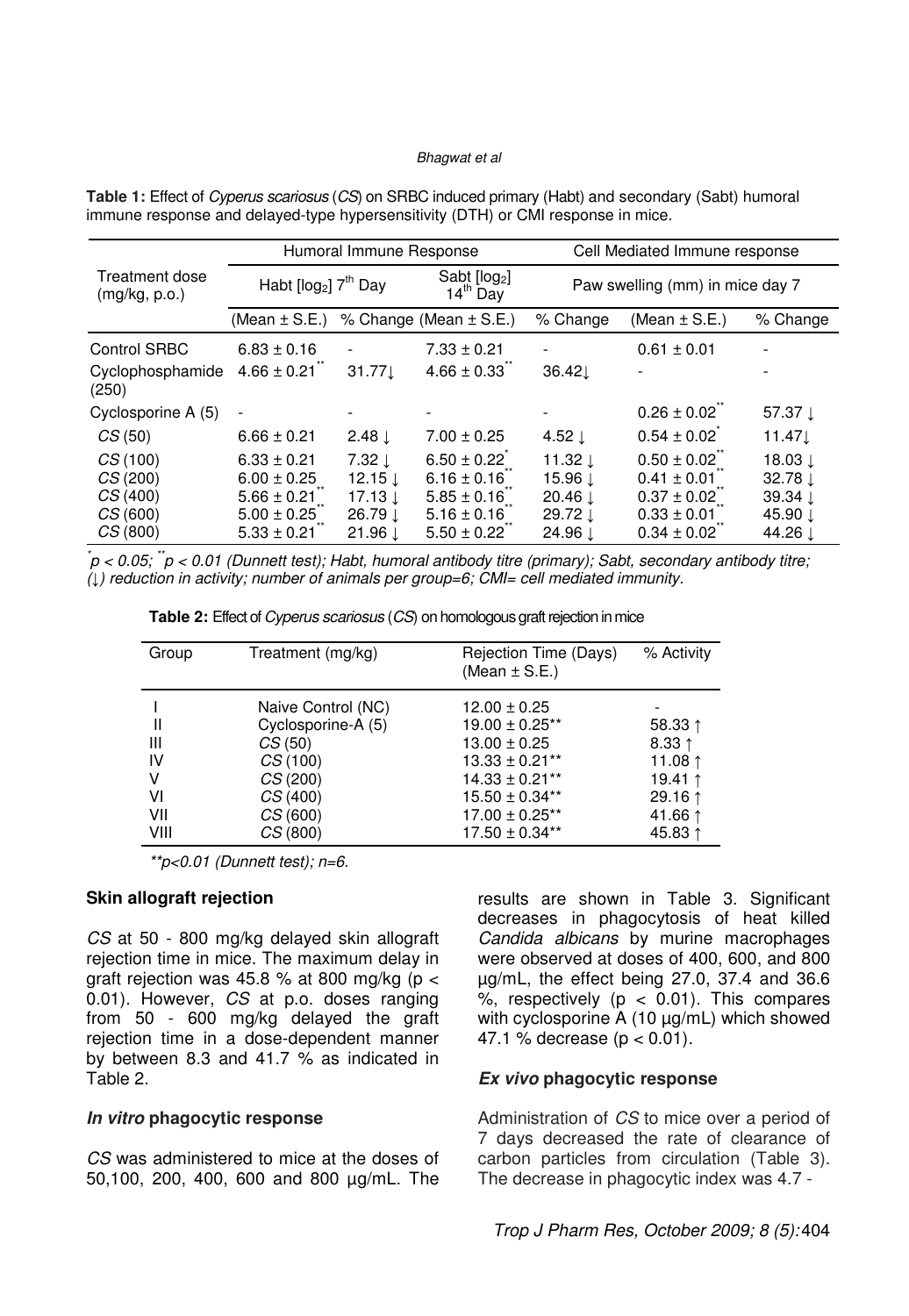| Treatment<br>dose $(\mu g/mL)$ | <b>Phagocytosis</b><br>in vitro)<br>Mean $\pm$ S.E.(%) | <b>Treatment</b><br>(dose mg/kg) | <b>Phagocytic Index (ex</b><br>vivo)<br>Mean $\pm$ S.E.(%) |
|--------------------------------|--------------------------------------------------------|----------------------------------|------------------------------------------------------------|
| Naïve Control                  | $26.44 \pm 1.09$                                       | Naïve Control                    | $1.27 \pm 0.11$                                            |
| Cyclosporine-A (10)            | $13.98 \pm 0.46$<br>$(47.12) \downarrow$               | Cyclosporine-A (5)               | $0.70 \pm 0.15$ <sup>"</sup> (44.88) $\downarrow$          |
| CS(50)                         | $25.70 \pm 0.33$<br>(2.79)                             | CS(50)                           | $1.21 \pm 0.10$ (4.72)                                     |
| CS(100)                        | $24.18 \pm 0.29$<br>(8.54)                             | CS(100)                          | $1.18 \pm 0.28$<br>(7.08)                                  |
| CS(200)                        | $21.89 \pm 0.71$<br>$(17.20) \downarrow$               | CS(200)                          | $1.09 \pm 0.12$<br>$(14.17) \perp$                         |
| CS(400)                        | $19.31 \pm 0.31$<br>$(26.96) \perp$                    | CS(400)                          | $0.92 \pm 0.21$<br>$(27.55) \perp$                         |
| CS(600)                        | $16.54 \pm 1.24$<br>$(37.44) \perp$                    | CS(600)                          | $0.80 \pm 0.10$<br>$(37.00) \perp$                         |
| CS(800)                        | $16.77 \pm 0.55$<br>$(36.57) \perp$                    | CS(800)                          | $0.79 \pm 0.21$<br>$(37.79) \perp$                         |

**Table 3:** Effect of Cyperus scariosus (CS) on phagocytic function of murine macrophages

 $p$ < 0.01 (Dunnett test); Figures in parentheses represent % change in activity; number of animals per  $group = 6$ .



**Fig 1:** Effect of chloroform fraction of Cyperus scariosus (CSC) on CD8+ / ■ CD4+ T cell surface marker population. (\*\*p < 0.01; NC = normal control; SC = sensitized control; CsA = cyclosporine A (5 mg/kg); CSC = Cyperus scariosus chloroform fraction

37.8 % in the dose range of 50 - 800 mg/kg compared with cyclosporine A (5 mg/kg) which produced 44.9 % decrease  $(p<0.01)$  in phagocytosis. The effect was statistically highly significant at higher doses ( $p < 0.01$ ).

#### **Lymphocyte immunophenotyping**

CSC showed maximum effect at 100 mg/kg dose which accounted for  $14.0 \pm 0.4$  % of CD8+ and 25.3  $\pm$  0.4 % of CD4+ T cells (p < 0.01). The control values were  $22.3 \pm 0.3$  % of CD8+ and  $38.6 \pm 0.4$  % of CD4+ T cells. This shows a significant suppression of CD8+ and CD4+ T cell population ( $p < 0.01$ ). On the other hand, cyclosporine A (5 mg/kg), a standard T cell inhibitor, significantly (p < 0.01) inhibited both CD8+ and CD4+ T cells

by  $9.2 \pm 0.4$  and  $16.5 \pm 0.4$ , respectively, as shown in Fig 1.

#### **Intracellular cytokine estimation**

The results of the effect of the test material on cytokines IL-2 and IFN-γ are displayed in Fig 2. Both IL-2 and IFN-γ counts were downregulated. The reduction in IL-2 by CSC was observed at all dose levels with a maximum expression of  $23.2 \pm 0.3$  % in CD4+ + T cells  $(p < 0.01)$  at a dose of 200 mg/kg. IL-2 in the sensitized control group was  $35.3 \pm 0.5$  % while IFN-γ decreased from 17.4 ± 0.5 (sensitized control) to  $11.4 \pm 0.6$  % in CSCtreated group at a dose of 100 mg/kg ( $p <$ 0.01). However, cyclosporine A (as standard) significantly  $(p < 0.01)$  decreased IL-2 and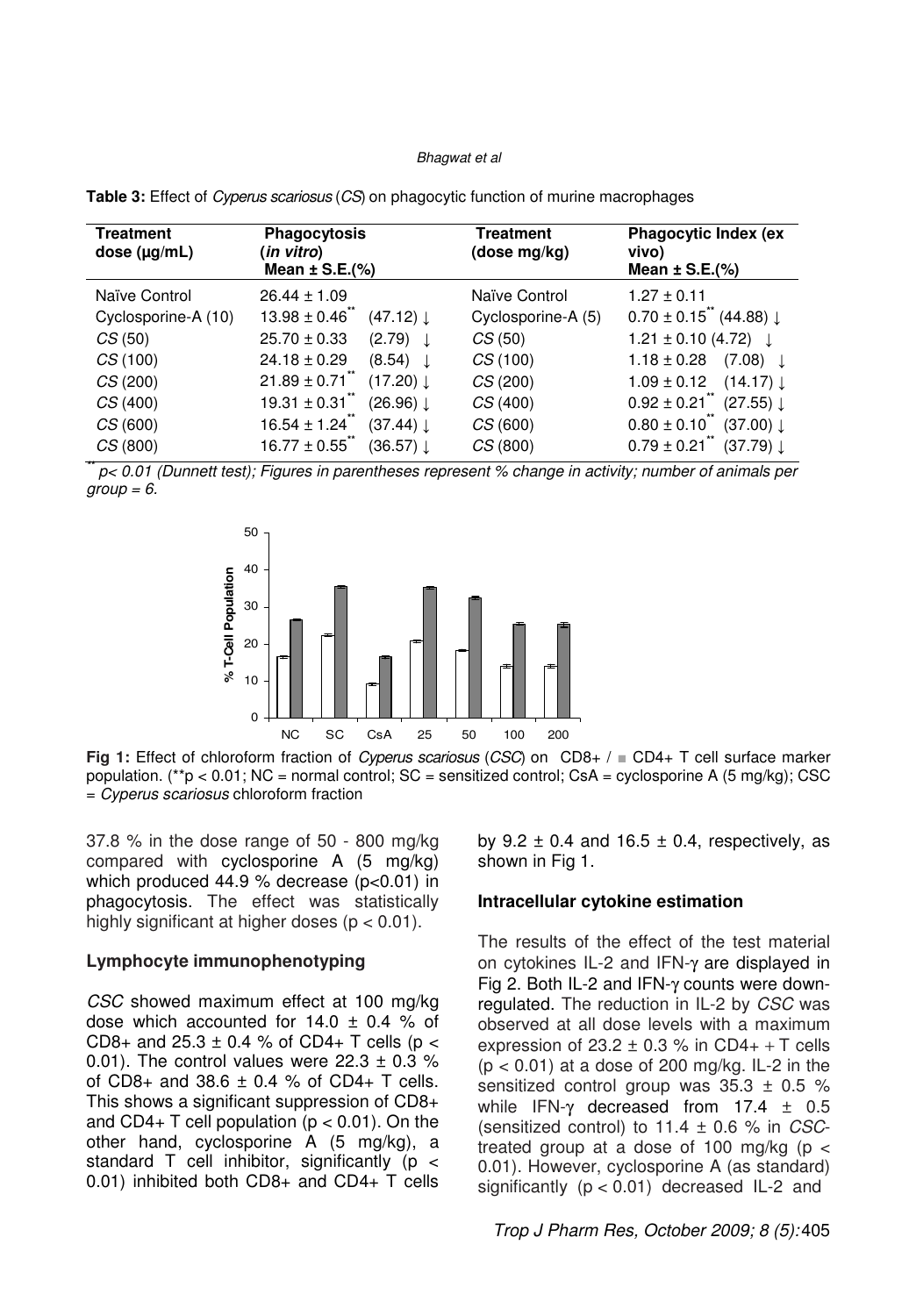

**Fig 2:** Effect of chloroform fraction of Cyperus scariosus (CSC) on IL-2 (□), IFN-γ (■) and IL-4 (■) populations.  $(*p < 0.01; NC =$  normal control;  $SC =$  sensitized control;  $CSA =$  cyclosporine A (5 mg/kg);  $CSC =$  *Cyperus* scariosus chloroform fraction

IFN-γ by 16.4  $\pm$  0.3 and 7.7  $\pm$  0.2 %, respectively (see Fig. 2).

IL-4 in the normal sensitized group was 26.2 ± 0.4 %. The maximum inhibition of IL-4 in CD 4+ T cells was  $23.4 \pm 1.0$  % at 100 mg/kg dose p.o.; this inhibition was not significant (p < 0.01) On the other hand, cyclosporine Atreated group showed a significant decrease  $(p < 0.01)$  in IL-4 of 11.48  $\pm$  0.67 at a dose of 5 mg/kg p.o. dose.

### **DISCUSSION**

The present study was aimed to investigate the immunosuppressive property of Cyperus scariosus and its therapeutic potential as an anti-inflammatory agent. The experimental design was in two phases. In the first phase, 50% EtOH extract of C. scariosus (CS) was explored for its immunosuppressive properties, and this was indicated by the significant decrease in humoral and cell mediated responses. The results of macrophage phagocytic response confirmed the immunosuppressive properties of CS. These results prompted us to embark on the second phase which was to extend the studies to the bioactive fractions. Out of the three fractions obtained from CS extract

(chloroform, n-butanol and water fractions) the chloroform fraction (CSC) showed marked immunosuppressive and antiinflammatory activities, as evidenced from the results of lymphocyte immunophenotyping of T cell surface markers (CD8+/CD4+), which were down-regulated by CSC (see Fig 1), and the expression of intracellular Th1 (IL-2 and IFN-γ) and Th2 (IL-4) cytokines (as shown in Fig 2). T cells expressing CD4 are increased when the physiological systems of the body are stimulated due to the activation of the non-specific immune status, and inhibition of this phenomenon indicates immunosuppression. When the body's defense mechanism is threatened by microorganisms or any other foreign invaders, macrophages are activated at the site of invasion to combat infections. CD 4+ T cell inhibition by C. scariosus may be one of the factors responsible for the decrease in the functioning of the macrophages. The reduced responsiveness of the phagocytes is evident by the decrease in the clearance of carbon particles from the reticuloendothelial system and also in the reduction in the rate of in vitro phagocytosis by murine macrophages, thus suggesting a reduction in the functioning of macrophages (Table 2). CSC was demonstrated to inhibit IL-2

Trop J Pharm Res, October 2009; 8 (5): 406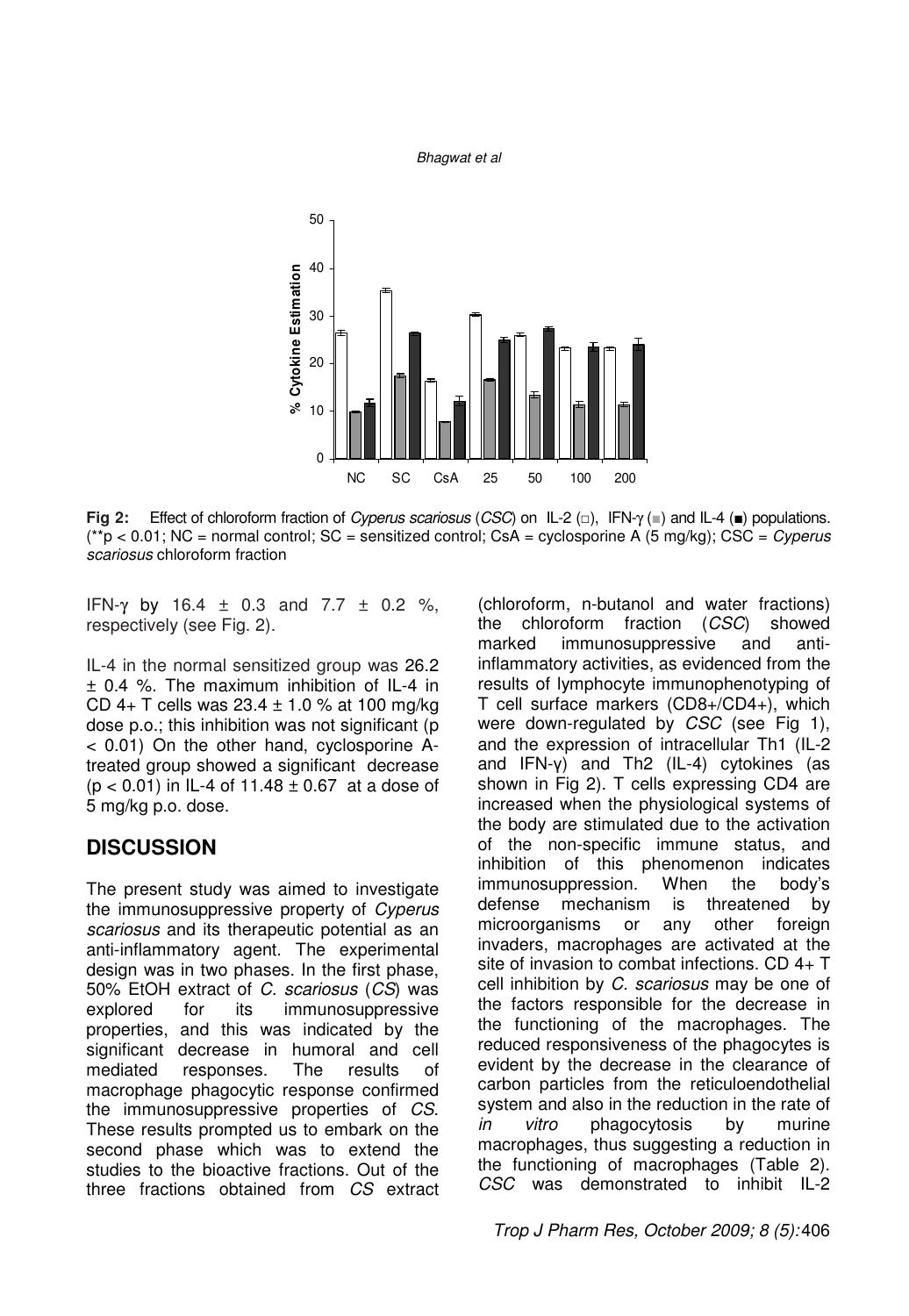production by CD4+ T cells in a dosedependent manner (Fig. 1). IL-2 is a growth factor for Th1 cytokines. Possibly, the inhibition of IL-2 is responsible for the reduced secretion of IFN-γ by CD 8+ T cells. Apart from its role in T cell activation, IFN- γ is known to be central to full blown activation of macrophages [16] and its inhibition by CSC may be one of the important factors causing reduction in macrophage function [17,18]. *CSC* did not show significant reduction in IL-4 expression, which suggests that C. scariosus has little effect on Th 2 system.

Th1/Th2 paradigm not only allows a better understanding of the main mechanisms involved in the protection and pathogenesis of several immunopathic disorders, but also provides the basis for cytokine-induced immune deviation. The findings outlined above have demonstrated that C. scariosus has a potent T cell suppressive activity and this is suggestive of its possible therapeutic usefulness in the treatment of inflammatory states of the body and auto-immune disorders such as arthritis. However, its clinical margin of safety in long-term therapeutics has to be established along with its biopharmaceutical evaluation prior to further therapeutic consideration.

## **CONCLUSION**

The findings from the present investigation reveal that C. scariosus causes immunosuppression by inhibiting Th1 cytokines. However, it has little or no effect on Th2 cytokines.

# **AKNOWLEDGEMENT**

We thank Dr GN Qazi, Ex-Director, Indian Institute of Integrative Medicine, Jammu-Tawi for giving us the opportunity to carry out the present investigation and providing the required facilities.

# **REFERENCES**

- 1. Vaidya LC. Athaamvatadhikaar. In: Sri Bhav Mishra Virachit Bhavprakash (3<sup>rd</sup> Edn) Motilal Banarasidas Publishers, Varanasi, 1970 ; pp 223-231.
- 2. Chopra RN, Nayar SL, Chopra IC. Glossary of Indian Medicinal Plants. Council of Scientific and Industrial Research, New Delhi, India, 1956; p 214.
- 3. The Wealth of India. Publications and Information Directorate, Council of Scientific and Industrial Research, New Delhi, 1950, vol. II, Reprint 1988, p 425.
- 4. Nerali SB, Chakravarti KK. Terpenoids CXVII Structures of cyperenol and patchoulenol. Two new sesquiterpene alcohols from the oil of Cyperus scariosus. Tetrahedron Lett, 1967; 26: 2447-2449.
- 5. Gupta SK, Sharma RC, Aggarwal OP, Arora RB. Anti-inflammatory activity of the oil isolated from Cyperus scariosus (R. Br.). Indian J Exp Biol, 1972; 10: 41- 42.
- 6. Gilani AH, Janbaz KH, Jaman N, Lateef A, Tariq SR, Ahmad HR. Hypotensive and spasmolytic activities of crude extract of Cyperus scariosus. Arch Pharm Res, 1994; 17: 145-149.
- 7. Organization for Economic Cooperation and Development. OECD guidelines for testing of chemicals. Guideline 423, Acute oral toxicity acute toxic class method, adopted March 22, 1996.
- 8. Nelson DS, Mildenhall P. Studies on cytophilic antibodies. The production by mice macrophage cytophilic antibodies to sheep erythrocytes: relationship to the production of other antibodies and development of delayedtype hypersensitivity. Aust J Exp Biol Med Sci, 1967; 45: 113–130.
- 9. Doherty, NS. Selective effect of immunosuppressive agents against the delayed hypersensitivity response and humoral response to sheep red blood cells in mice. Agents Actions, 1981; 11: 237–242.
- 10. Billingham RE, Medawar PB. The technique of free skin grafting in mammals. J Exp Biol, 1951; 28: 385–402.
- 11. Lehrer RI. Ingestion and destruction of Candida albicans. In: Methods for Studying Mono-Nuclear Phagocytes. Adams DO, Edelson PJ, Koren H (eds). Academic Press, New York, 1981, pp 693–708.
- 12. Atal CK, Sharma ML, Kaul A, Khajuria A. Immunomodulating agents of plant origin. Part 1: preliminary screening. J Ethnopharmacol, 1986; 18: 133–141.
- 13. Hudson L, Hay, FC. Practical Immunology (2nd edn) Blackwell Publishers, London, 1980, pp 73-92.
- 14. Bani S, Kaul A, Khan B, Ahmad SF, Suri KA, Satti NK. Imunosuppressive properties of an ethyl

Trop J Pharm Res, October 2009; 8 (5): 407